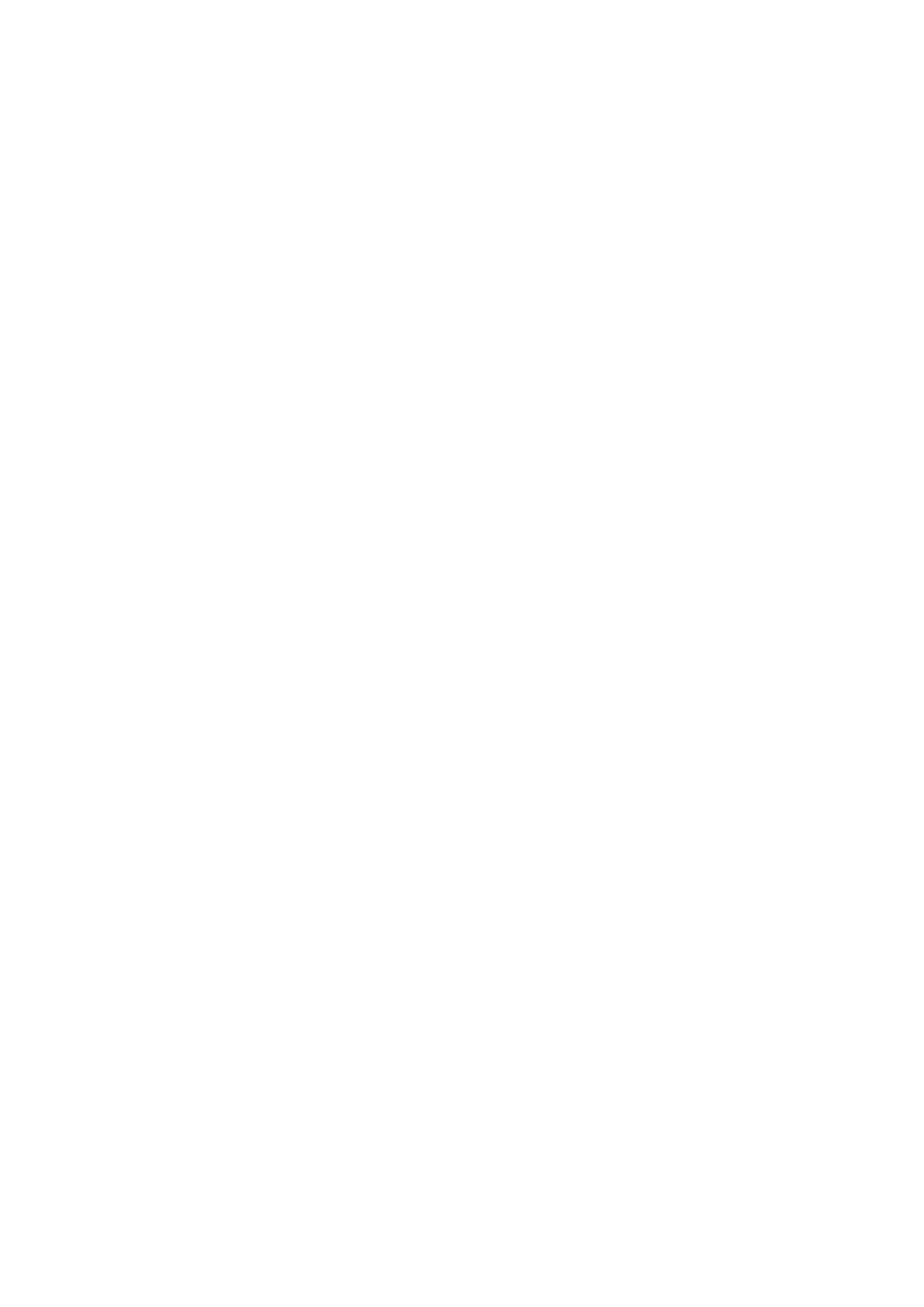## **Valeria Bernardo**

*Adjunct Professor, ESCSE TecnoCampus, Universitat Pompeu Fabra & Research Fellow, Governments and Markets (GiM) Research Group, University of Barcelona*

The large share of private car traffic in cities generates severe<br>
society is estimated to be  $\epsilon$ 270 billion a year (European Court<br>
of Auditors 2020), Eurthor exposure to pollution particularly fine congestion and pollution. The cost of congestion for European of Auditors, 2020). Further, exposure to pollution, particularly fine particulate matter (PM 2.5) (EEA, 2020), is a major cause of premature death and disease that is responsible for around 400,000 annual premature deaths in the 39 member countries of the European Environment Agency (excluding Turkey). These two negative externalities of private car traffic are related, with car circulation at low speeds impacting the emission of polluting substances (Beaudoin et al., 2015; Parry et al., 2007).

Figure 1 presents the evolution of both externalities for a sample of 130 European cities of over 300,000 inhabitants. The congestion indicator is based on data obtained from the TomTom Traffic Index and shows the additional travel time a vehicle needs to undertake a trip in a certain city as compared to a free-flow situation. The pollution indicator is based on annual estimates of fine particulate matter in suspension with a maximum diameter of 2.5  $\mu$ g /m<sup>3</sup> (PM 2.5), using the method developed by Van Donkelaar et al. (2019).



Source: Bernardo et al., 2021.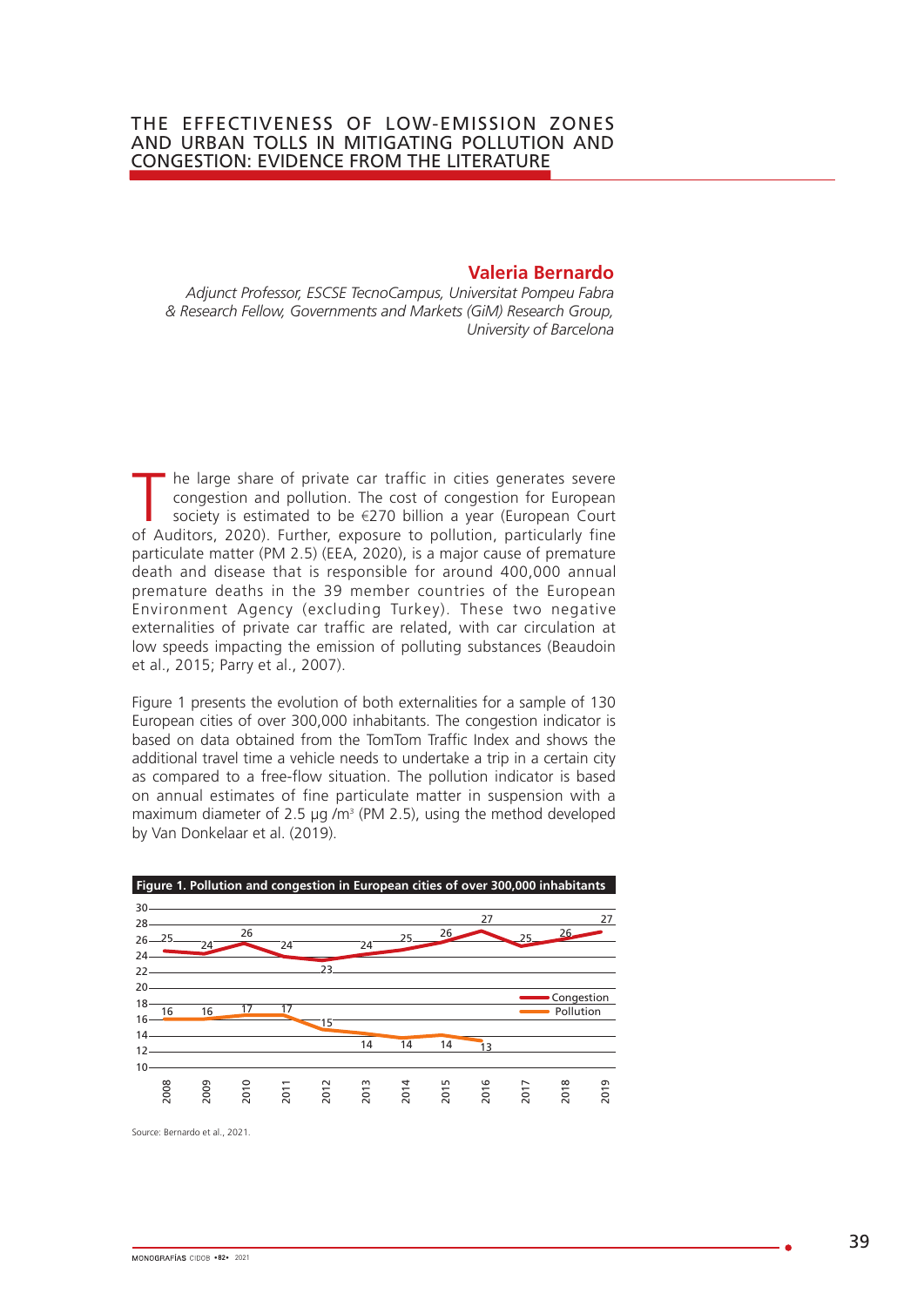The cost of congestion for European society is estimated to be €270 billion a year.

Exposure to pollution, particularly fine particulate matter (PM 2.5), is a major cause of premature death and disease that is responsible for around 400,000 annual premature deaths in the 39 member countries of the European Environment Agency.

On average, the levels of congestion in European cities are very high and increasing over time, with values ranging between 23% and 27% (see Figure 1). With respect to pollution, the data shows PM 2.5 levels decreasing over time, but they are still higher than the 10 μg / m3 threshold established by the World Health Organization (WHO) above which a clear association has been detected between prolonged exposure to PM 2.5 and cardiopulmonary diseases.

This is the context in which city councils across Europe are seeking to transition to more sustainable urban transport. Policies to reduce the share of private cars in urban mobility can be either price-based or quantity-based. The implementation of urban tolls is an example of a price-based measure. It generally involves imposing a congestion charge to enter and leave a city (typically only the city centre). Thus far, only a few cities have implemented such measures, most of them European. Urban tolls are in force in Singapore (since 1975), London (since 2003), Stockholm (since 2007), Milan (since 2008), Gothenburg (since 2013) and Palermo (since 2016). While in Italian cities the congestion charge is combined with a Low-Emission Zone (LEZ), London applies an additional charge to the congestion toll depending on the emission level of the vehicles. Of the quantity-based measures, LEZs are the most widespread implemented in Europe, with more than 280 in place in urban areas. To reduce pollution, LEZs involve banning polluting vehicles from a determined urban area, mainly city centres. However, there is no uniformity in the application of LEZs, and they differ in size and the types of vehicles and emissions thresholds banned.

The research done so far does not seem to consistently demonstrate the effectiveness of congestion tolls and LEZs in targeting both pollution and congestion.

In the literature analysing the impact of urban tolls on congestion, there is consensus that the policy is effective in reducing congestion. For example, studies of London and Stockholm report a reduction in congestion of 20%–30% (Eliasson, 2008; Santos & Fraser, 2006; Börjesson et al., 2012 and 2014), while analyses for Milan and Gothenburg find a reduction of about 10%–15% (Andersson & Nässén, 2016; Gibson & Carnovale, 2015; Rotaris et al., 2010; Percoco, 2013). In a Europe-wide study, Bernardo et al. (2020b) show reductions in congestion after the implementation of tolls of 29% in Gothenburg and 19% in Palermo. Yet, these numbers must be treated with caution. As toll revenues are typically used to improve public transportation, the measured reductions correspond to the direct effect of tolls as well the indirect effect derived from improvements in public transportation.

Fewer studies exist on the effectiveness of tolls in reducing pollution, but all find the measure to be effective for emissions reduction. Gibson and Carnovale (2015) report a fall in pollution of between 6% and 17% in Milan, depending on the pollutant. Simeonova et al. (2019) find a reduction of between 5% and 19% in Stockholm. Moreover, additional benefits of congestion tolls reported in the literature include fewer accidents in the case of London (Green et al., 2016) and improved children's health (especially fewer children suffering from asthma) in the case of Stockholm (Simeonova et al., 2019).

THE EFFECTIVENESS OF LOW-EMISSION ZONES AND URBAN TOLLS IN MITIGATING POLLUTION 40 AND CONGESTION: EVIDENCE FROM THE LITERATURE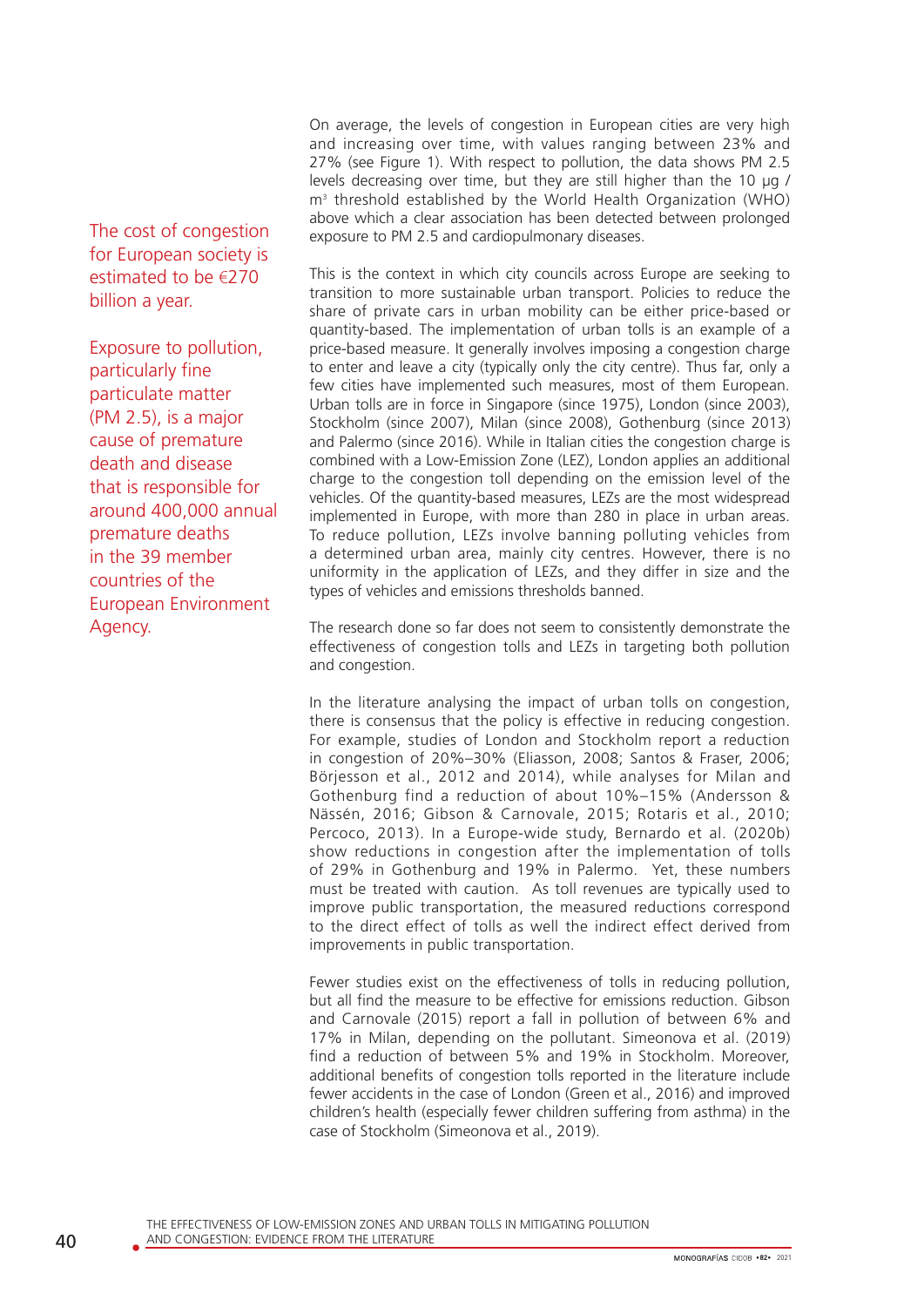Regarding LEZs, previous studies suggest that they are an effective measure for reducing pollution and improving air quality. Studies of German cities report a reduction ranging from 4% to 13% (Malina & Scheffler, 2015; Morfeld et al., 2014; Wolff, 2014). Other studies present similar results for Amsterdam (Panteliadis et al., 2014), London (Ellison et al., 2013), Rome (Cesaroni et al., 2012) and Madrid (Lebrusan and Toutouh, 2021). However, there is no clear evidence of the effectiveness of LEZs in reducing congestion. The three studies done so far report on average no reduction in congestion after the implementation of an LEZ.

In a panel data study of 130 European urban areas during 2008–2016, Bernardo et al. (2020a) conclude that, on average, LEZs are ineffective in reducing congestion. Moreover, analysing the average effect at city level for the 2008–2019 period, the same authors conclude that there is a high level of heterogeneity in the evolution of congestion in LEZ cities when compared to similar cities that have not implemented an LEZ, with a prevalence of LEZ cities experiencing increased congestion (Bernardo et al., 2020b). Similarly, in a detailed data study of the LEZ implemented in central Madrid from December 2017 to December 2019, Tassinari (2021) finds no effect of the measure on the city's overall level of congestion. The author concludes that while the flow of cars within the restricted area was reduced, this occurred at the expense of increased traffic in the surrounding areas, meaning the effect for the city as a whole ended up being null.

The main lesson from the literature is that while both policies seem to be effective in fighting pollution, only urban tolls seem to effectively reduce congestion. However, at European level an increasing number of cities are creating LEZs while congestion tolls have only been introduced in a few cities.

What is the reason for this policy choice? Fageda et al. (2020) argue that it has to do with public acceptance of LEZs being easier to achieve than of congestion tolls. There appears to be public consensus that, firstly, pollution is a more severe externality and, secondly, that quantity measures are more effective in curbing pollution. The authors suggest that this public consensus is also strongly related to the fact that LEZs only ban a share of vehicles from the designated area (the most polluting ones), which only affects a limited number of commuters (while tolls affect all commuters). The majority of medium and high-income commuters who own newer and less polluting cars continue commuting after the creation of an LEZ in their city. Other reasons for the popularity of quantity measures are that they are more cost-effective to implement, as they are not expected to be accompanied with investments in public transportation. Finally, quantity measures spur the renewal of the car fleet, as older and more polluting cars are replaced by newer and cleaner ones. They are thus in the interests of the vehicle manufacturing industry and often supported by it.

To conclude, there is evidence that congestion tolls are more effective than LEZs in targeting both pollution and congestion. In this sense, even though LEZs are effective in reducing pollution, it would be advisable to consider a combination of both tools to deal with the negative externalities of private vehicles in urban settings.

Policies to reduce the share of private cars in urban mobility can be either price-based or quantity-based.

There is evidence that congestion tolls are more effective than LEZ<sub>s</sub> in targeting both pollution and congestion.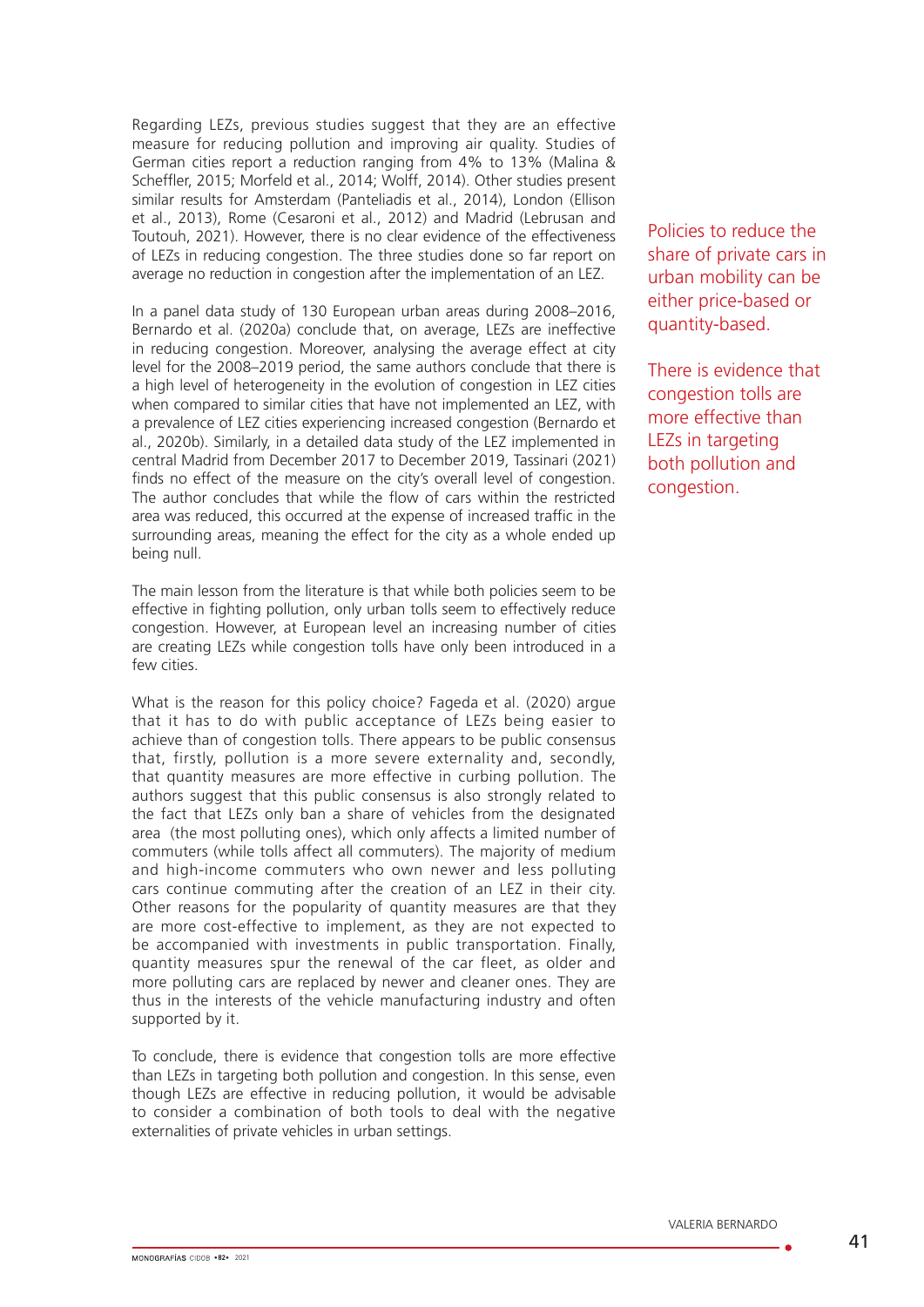## **References**

Andersson, D. and Nässén, J. "The Gothenburg congestion charge scheme: A pre-post analysis of commuting behavior and travel satisfaction", *Journal of Transport Geography,* 52, 2016, pp. 82–89.

Beaudoin, J., Farzin, Y. H. and Lin Lawell, C. Y. "Public transit investment and sustainable transportation: A review of studies of transit's impact on traffic congestion and air quality", *Research in Transportation Economics,* 52, 2015, pp. 15–22.

Bernardo, V, Fageda, X. and Flores-Fillol, R. "Políticas para reducir contaminación y congestión en áreas urbanas: ¿peajes urbanos o zonas de bajas emisiones?" *EsadeEcPol Brief* #8, April 2021, 1–21.

Bernardo, V., Fageda, X. and Flores-Fillol, R. "Pollution and congestion in urban areas: The effects of low emission zones", *SSRN working paper*, 2020a (online). [Accessed on 27.05.2021]: http://dx.doi. org/10.2139/ssrn.3289613.

Bernardo, V, Fageda, X. and Flores-Fillol, R. "Mitigating congestion in urban areas: Urban tolls versus low emission zones", *Papeles de Energía*, 10, 2020b, 67–92.

Börjesson, M., Brundell-Freij, K. and Eliasson, J. "Not invented here: Transferability of congestion charges effects", *Transport Policy,* 36, 2014, pp. 263–271.

Börjesson, M., Eliasson, J., Hugosson, M. B. and Brundell-Freij, K. "The Stockholm congestion charges - 5 years on. Effects, acceptability and lessons learnt". *Transport Policy,* 20, 2012, pp. 1–12.

Cesaroni, G., Boogaard, H., Jonkers, S., Porta, D., Badaloni, C., Cattani, G., Forastiere, F. and Hoek, G. "Health benefits of trafficrelated air pollution reduction in different socioeconomic groups: The effect of low-emission zoning in Rome", *Occupational and Environmental Medicine,* 69, 2012, pp. 133–139.

Eliasson, J. "Lessons from the Stockholm congestion charging trial", *Transport Policy*, 15, 2008, pp. 395–404.

Ellison, R. B., Greaves, S. P. and Hensher, D. A. "Five years of London's low emission zone: Effects on vehicle fleet composition and air quality", *Transportation Research Part D*, 23, 2013, pp. 25–33.

European Court of Auditors. *Sustainable Urban Mobility in the EU: No substantial improvement is possible without Member States' commitment*. Special report, 2020.

EEA – European Environment Agency. *Air Quality in Europe – 2020 Report*. EEA Report No 9/2020 (online). [Accessed on 27.05.2021: https://www.eea.europa.eu/publications/air-quality-in-europe-2020 report]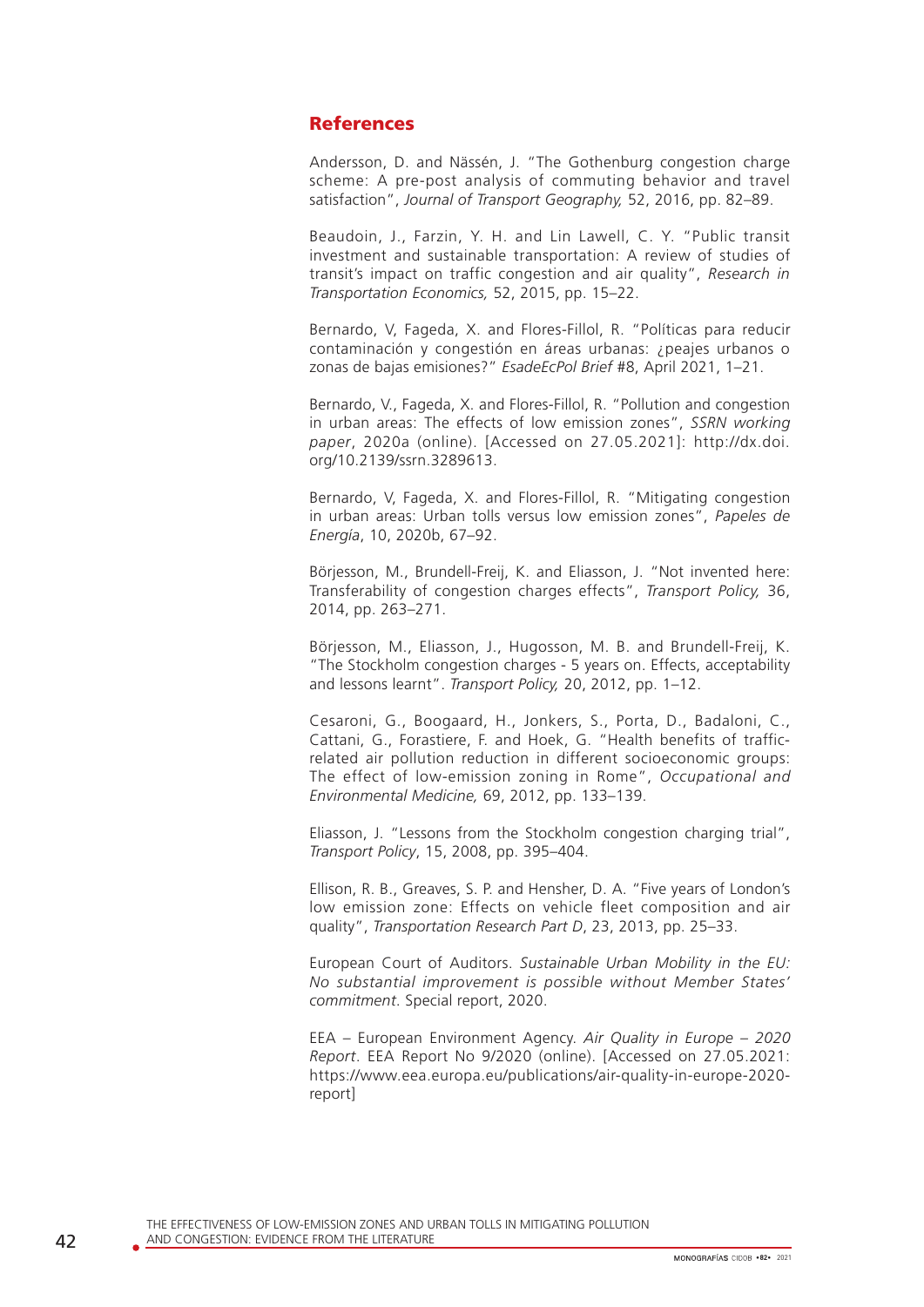Fageda, X., Flores-Fillol, R. and Theilen, B. "Price versus quantity measures to deal with pollution and congestion in urban areas: A political economy approach", *SSRN working paper 2020,* (online). [Accessed on 27.05.2021]: https://papers.ssrn.com/sol3/papers. cfm?abstract\_id=3688332

Gibson, M. and Carnovale, M. "The effects of road pricing on driver behavior and air pollution", *Journal of Urban Economics,* 89, (2015) pp. 62–73.

Green, C. P., Heywood, J. S. and Navarro, M. "Traffic accidents and the London congestion charge", *Journal of Public Economics,* 133, 2016, pp. 11–22.

Lebrusan, I., and Toutouh, J. "Car restriction policies for better urban health: a low emission zone in Madrid, Spain". *Air Quality, Atmosphere & Health*, *14*(3), 2021, 333–342.

Malina, C. and Scheffler, F. "The impact of Low Emission Zones on particulate matter concentration and public health", *Transportation Research Part A,* 77, 2015, pp. 372–385.

Morfeld, P., Groneberg, D. A. and Spallek, M. F. "Effectiveness of low emission zones: Large scale analysis of changes in environmental NO2, NO and NOx concentrations in 17 German cities", *PLoS ONE,* 9, 2014, pp. 1–18.

Panteliadis, P., Strak, M., Hoek, G., Weijers, E., van der Zee, S. and Dijkema, M. "Implementation of a low emission zone and evaluation of effects on air quality by long-term monitoring", *Atmospheric Environment,* 86, 2014, pp. 113–119.

Parry, W. H., Walls, M. and Harrington, W. "Automobile externalities and policies", *Journal of Economic Literature,* 45, 2007, pp. 373–399.

Percoco, M. "Is road pricing effective in abating pollution? Evidence from Milan", *Transportation Research Part D,* 25, 2013, pp. 112–118.

Rotaris, L., Danielis, R., Marcucci, E. and Massiani, J. "The urban road pricing scheme to curb pollution in Milan, Italy: Description, impacts and preliminary cost-benefit analysis assessment", *Transportation Research Part A,* 44, 2010, pp. 359–375.

Santos, G. and Fraser, G. "Road pricing: Lesson from London", *Economic Policy,* 21, 2006, pp. 263-310.

Simeonova, E., Currie, J., Nilsson, P. and Walker, R. "Congestion pricing, air pollution and children's health", *Journal of Human Resources*, article 0218-9363R2, 2019.

Tassinari, F. "Low emission zones and traffic congestion: Evidence from Madrid Central", *Mimeo*, 2021*.*